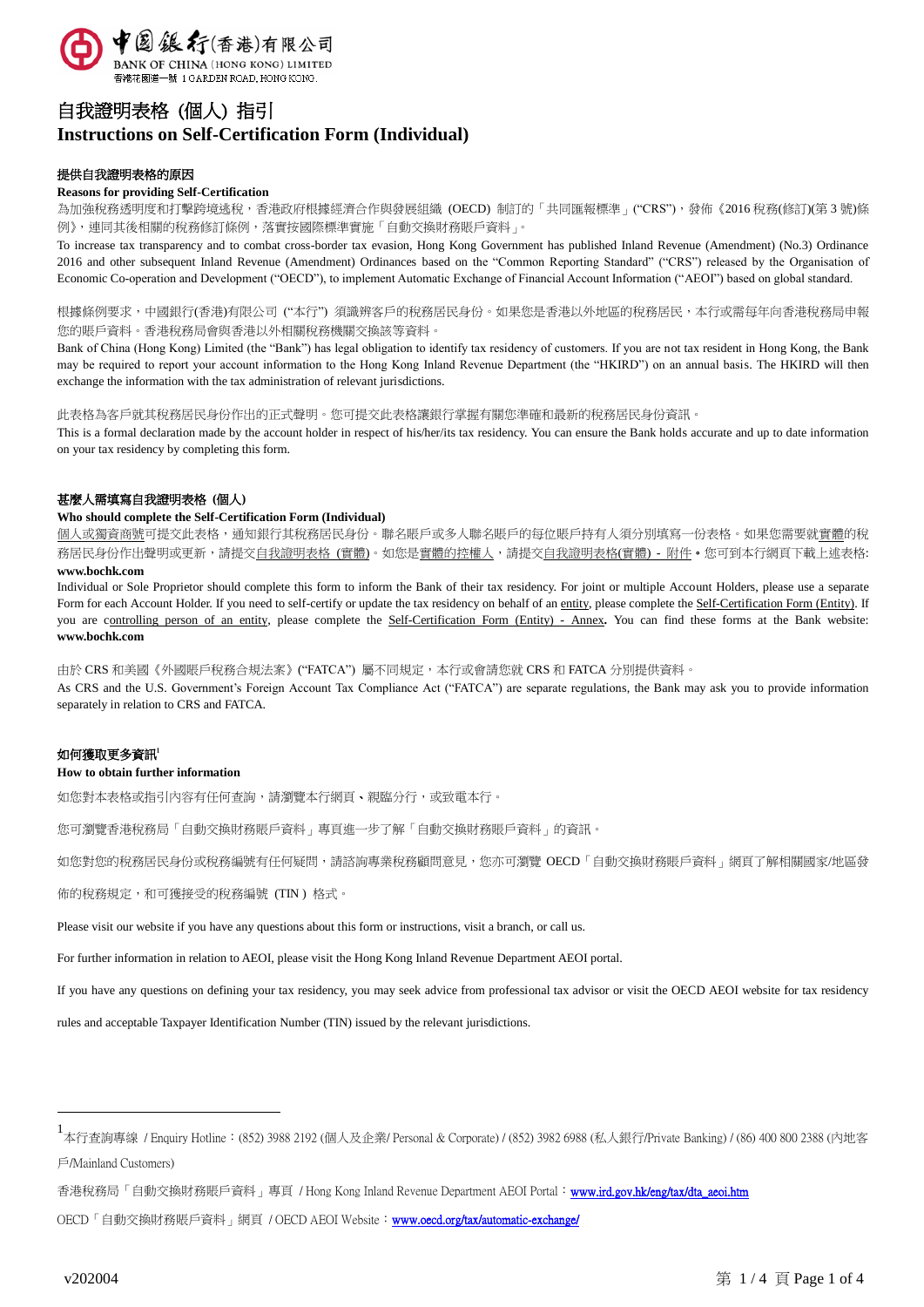

銀行專用 **For Bank Use Only**

Customer No.: Branch Code:

致**:**中國銀行**(**香港**)**有限公司

**To: Bank of China (Hong Kong) Limited**

## 自我證明表格 **(**個人**) Self-Certification Form (Individual)**

## 重要提示:

| <b>Important Notes:</b>        |                                 |                                                                                           |                                                                                                                                                              |  |  |
|--------------------------------|---------------------------------|-------------------------------------------------------------------------------------------|--------------------------------------------------------------------------------------------------------------------------------------------------------------|--|--|
| 1.                             | 稅務局,稅務局會將資料轉交到另一稅務管轄區的稅務當局。     |                                                                                           | 這是由賬戶持有人向中國銀行(香港)有限公司 (「銀行」)提供的自我證明表格,以作自動交換財務賬戶資料用途。銀行可把收集所得的資料交給                                                                                           |  |  |
|                                |                                 |                                                                                           | This is a self-certification form provided by an account holder to Bank of China (Hong Kong) Limited ("the Bank") for the purpose of automatic exchange of   |  |  |
|                                |                                 |                                                                                           | financial account information. The data collected may be transmitted by the Bank to the Inland Revenue Department for transfer to the tax authority of       |  |  |
| another jurisdiction.          |                                 |                                                                                           |                                                                                                                                                              |  |  |
| 2.                             | 如賬戶持有人的稅務居民身份有所改變,應盡快將所有變更通知銀行。 |                                                                                           |                                                                                                                                                              |  |  |
| 3.                             |                                 | An account holder should report all changes in his/ her tax residency status to the Bank. |                                                                                                                                                              |  |  |
|                                | 行」須向稅務局申報的資料。                   | 除不適用或特別註明外,必須填寫這份表格所有部份。如這份表格上的空位不夠應用,可另紙填寫。在欄/部標有星號(*)的項目為申報財務機構「銀                       |                                                                                                                                                              |  |  |
|                                |                                 |                                                                                           | All parts of the form must be completed (unless not applicable or otherwise specified). If space provided is insufficient, continue on additional sheet(s)*. |  |  |
|                                |                                 |                                                                                           | Information in fields/parts marked with an asterisk (*) are required to be reported by the reporting financial institution "the Bank" to the Inland Revenue  |  |  |
| Department.                    |                                 |                                                                                           |                                                                                                                                                              |  |  |
|                                |                                 |                                                                                           |                                                                                                                                                              |  |  |
|                                |                                 |                                                                                           | □ 賬戶持有人的稅務管轄區超出 10 個,需填寫共__張自我證明表格。                                                                                                                          |  |  |
|                                |                                 |                                                                                           |                                                                                                                                                              |  |  |
|                                |                                 |                                                                                           |                                                                                                                                                              |  |  |
|                                |                                 |                                                                                           | 第一部 個人賬戶持有人的身份識辨資料 (對於聯名賬戶或多人聯名賬戶,每名個人賬戶持有人須分別填寫一份表格)                                                                                                        |  |  |
|                                | individual account holder.)     |                                                                                           | Part 1 Identification of Individual Account Holder (For joint or multiple account holders, complete a separate form for each                                 |  |  |
| 姓名*                            | (英文)                            |                                                                                           | (中文)                                                                                                                                                         |  |  |
| Name*                          |                                 |                                                                                           |                                                                                                                                                              |  |  |
|                                |                                 |                                                                                           |                                                                                                                                                              |  |  |
|                                | 賬戶號碼 (請填寫本銀行的任何一個現存賬戶號碼):       |                                                                                           |                                                                                                                                                              |  |  |
|                                |                                 |                                                                                           |                                                                                                                                                              |  |  |
|                                |                                 |                                                                                           |                                                                                                                                                              |  |  |
| 身份證明文件種類:                      | □ 香港身份證                         | □ 護照/旅行證件                                                                                 | □ 其他 (請列明)                                                                                                                                                   |  |  |
| <b>Identity Document Type:</b> | <b>HKID</b>                     | Passport/Travel Document                                                                  |                                                                                                                                                              |  |  |
|                                |                                 |                                                                                           |                                                                                                                                                              |  |  |
| 身份證明文件號碼:                      |                                 |                                                                                           |                                                                                                                                                              |  |  |
|                                | Identity Document Number:       |                                                                                           |                                                                                                                                                              |  |  |
| 出生日期*:                         |                                 |                                                                                           |                                                                                                                                                              |  |  |
|                                | Date of Birth*:                 |                                                                                           |                                                                                                                                                              |  |  |
|                                |                                 |                                                                                           |                                                                                                                                                              |  |  |
| 現居地址*:                         |                                 |                                                                                           |                                                                                                                                                              |  |  |
| Current Residential Address*:  |                                 |                                                                                           |                                                                                                                                                              |  |  |
|                                |                                 |                                                                                           |                                                                                                                                                              |  |  |
|                                |                                 |                                                                                           |                                                                                                                                                              |  |  |
|                                |                                 |                                                                                           |                                                                                                                                                              |  |  |
|                                |                                 |                                                                                           |                                                                                                                                                              |  |  |
|                                |                                 |                                                                                           | (國家/地區*                                                                                                                                                      |  |  |
|                                |                                 |                                                                                           | Country/Region*                                                                                                                                              |  |  |
|                                |                                 |                                                                                           |                                                                                                                                                              |  |  |
| 通訊地址:                          |                                 | □ 與現居地址相同(毋須填寫以下資料)                                                                       |                                                                                                                                                              |  |  |
| Correspondence Address:        |                                 | Same as current residential address (Not required to complete the following details)      |                                                                                                                                                              |  |  |
|                                |                                 |                                                                                           |                                                                                                                                                              |  |  |
|                                |                                 |                                                                                           |                                                                                                                                                              |  |  |
|                                |                                 |                                                                                           |                                                                                                                                                              |  |  |
|                                |                                 |                                                                                           |                                                                                                                                                              |  |  |
|                                |                                 |                                                                                           | (國家/地區                                                                                                                                                       |  |  |
|                                |                                 |                                                                                           | Country/Region                                                                                                                                               |  |  |
|                                |                                 |                                                                                           |                                                                                                                                                              |  |  |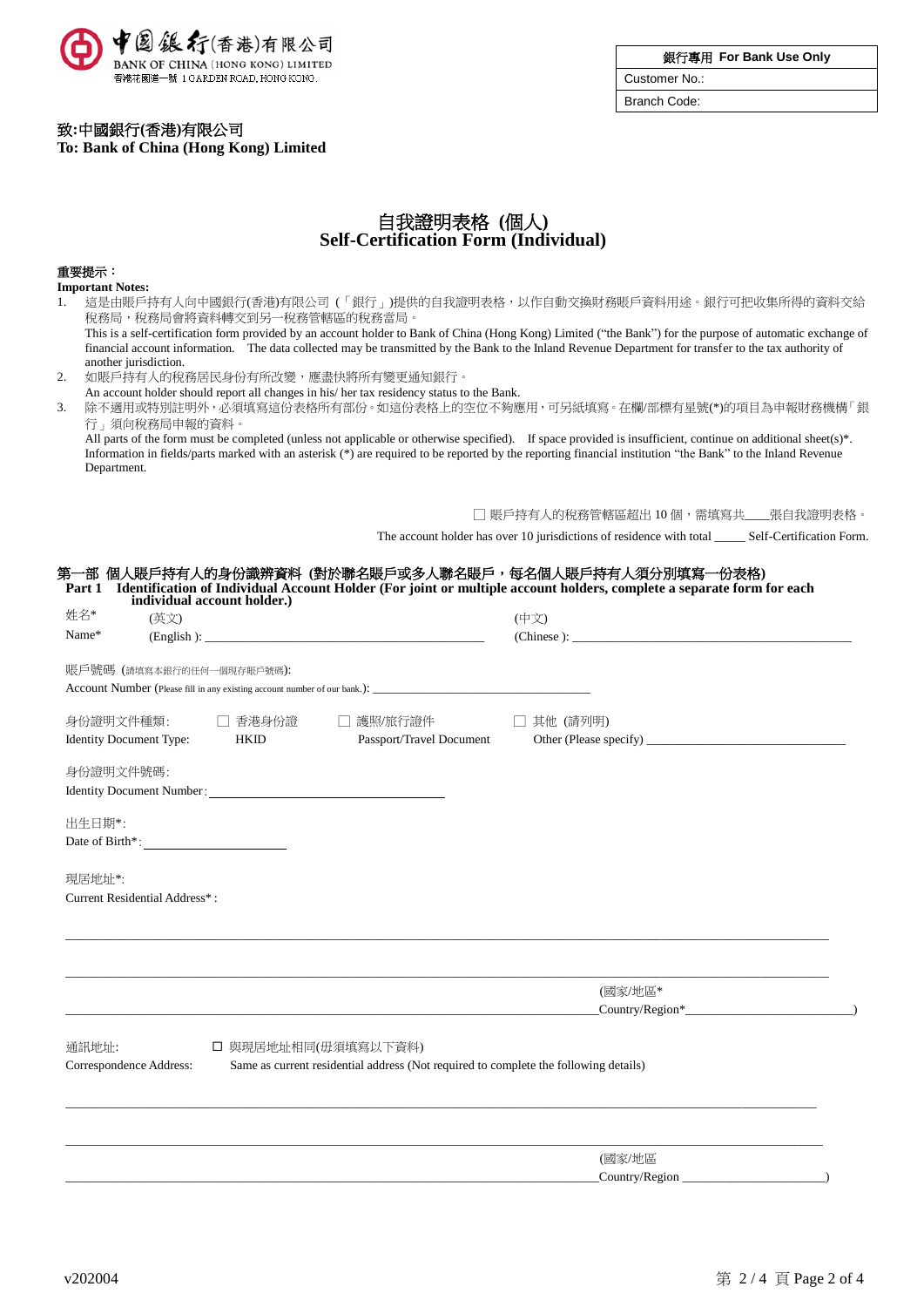中国銀行(香港)有限公司

BANK OF CHINA (HONG KONG) LIMITED 香港花園道一號 1 GARDEN ROAD, HONG KONG

第二部 居留司法管轄區及稅務編號或具有等同功能的識辨編號**(**以下簡稱「稅務編號」**)\***

**Part 2 Jurisdiction of Residence and Taxpayer Identification Number or its Functional Equivalent ("TIN")\***

提供以下資料,列明(a)賬戶持有人的居留司法管轄區,亦即賬戶持有人的稅務管轄區(香港包括在內)及(b)該居留司法管轄區發給賬戶持有人的稅務編 號。列出所有(不限於 10 個) 居留司法管轄區。

Complete the following table indicating (a) the jurisdiction of residence (including Hong Kong) where the account holder is a resident for tax purposes and (b) the account holder's TIN for each jurisdiction indicated. Indicate all (not restricted to ten) jurisdictions of residence.

如賬戶持有人是香港稅務居民,稅務編號是其香港身份證號碼。

If the account holder is a tax resident of Hong Kong, the TIN is the Hong Kong Identity Card Number.

如沒有提供稅務編號,必須填寫合適的理由:

理由 A – 賬戶持有人的居留司法管轄區並沒有向其居民發出稅務編號。

理由 B – 賬戶持有人不能取得稅務編號。如選取這一理由,解釋賬戶持有人不能取得稅務編號的原因。

理由 C – 賬戶持有人毋須提供稅務編號。居留司法管轄區的主管機關不需要賬戶持有人披露稅務編號。

If a TIN is unavailable, provide the appropriate reason A, B or C:

**Reason A** – The jurisdiction where the account holder is a resident for tax purposes does not issue TINs to its residents.

**Reason B** – The account holder is unable to obtain a TIN. Explain why the account holder is unable to obtain a TIN if you have selected this reason.

**Reason C** – TIN is not required. Select this reason only if the authorities of the jurisdiction of residence do not require the TIN to be disclosed.

| 居留司法管轄區          | 稅務編號       | 如沒有提供稅務編號,                       | 如選取理由 B, 必須解釋賬戶持有人不能取得稅務編號的原因                                        |
|------------------|------------|----------------------------------|----------------------------------------------------------------------|
| Jurisdiction of  | <b>TIN</b> | 勾選理由A、B或C                        | Explain why the account holder is unable to obtain a TIN if you have |
| <b>Residence</b> |            | Tick Reason A, B or C            | selected Reason B                                                    |
|                  |            | if no TIN is available           |                                                                      |
| (1)              |            | $\Box A$ $\Box B$ $\Box C$       |                                                                      |
| (2)              |            | $\Box$ A $\Box$ B<br>$\Box$ C    |                                                                      |
| (3)              |            | $\Box$ C<br>$\Box$ B<br>$\Box$ A |                                                                      |
| (4)              |            | $\Box A$ $\Box B$ $\Box C$       |                                                                      |
| (5)              |            | $\Box$ B $\Box$ C<br>ΠA.         |                                                                      |
| (6)              |            | $\Box A$ $\Box B$ $\Box C$       |                                                                      |
| (7)              |            | $\Box$ C<br>$\Box A$ $\Box B$    |                                                                      |
| (8)              |            | $\Box$ B<br>$\Box$ C<br>∣ A      |                                                                      |
| (9)              |            | $\Box$ B<br>$\Box$ C<br>ПA.      |                                                                      |
| (10)             |            | $\Box$<br>$\Box$ B<br>ΙA         |                                                                      |

備註:

Remark: \_\_\_\_\_\_\_\_\_\_\_\_\_\_\_\_\_\_\_\_\_\_\_\_\_\_\_\_\_\_\_\_\_\_\_\_\_\_\_\_\_\_\_\_\_\_\_\_\_\_\_\_\_\_\_\_\_\_\_\_\_\_\_\_\_\_\_\_\_\_\_\_\_\_\_\_\_\_\_\_\_\_\_\_\_\_\_\_\_\_\_\_\_\_\_\_\_\_\_\_\_\_\_\_\_\_\_\_\_\_\_\_\_\_\_\_\_\_\_\_

## 第三部 聲明及簽署

## **Part 3 Declarations and Signature**

本人知悉及同意,銀行可根據《稅務條例》(第112章)有關交換財務賬戶資料的法律條文,(a)收集本表格所載資料並可備存作自動交換財務賬戶資料 用途及(b)把該等資料和關於賬戶持有人及任何須申報賬戶的資料向香港特別行政區政府稅務局申報,從而把資料轉交到賬戶持有人的居留司法管轄 區的稅務當局。

I acknowledge and agree that (a) the information contained in this form is collected and may be kept by the financial institution for the purpose of automatic exchange of financial account information, and (b) such information and information regarding the account holder and any reportable account(s) may be reported by the Bank to the Inland Revenue Department of the Government of the Hong Kong Special Administrative Region and exchanged with the tax authorities of another jurisdiction or jurisdictions in which the account holder may be resident for tax purposes, pursuant to the legal provisions for exchange of financial account information provided under the Inland Revenue Ordinance (Cap.112).

本人證明,就與本表格所有相關的賬戶,本人是賬戶持有人。

I certify that I am the account holder of all the account(s) to which this form relates.

本人承諾,如情況有所改變,以致影響本表格第1部所述的個人的稅務居民身份,或引致本表格所載的資料不正確,本人會通知銀行,並會在情況發 生改變後30日內,向銀行提交一份已適當更新的自我證明表格。

I undertake to advise the Bank of any change in circumstances which affects the tax residency status of the individual identified in Part 1 of this form or causes the information contained herein to become incorrect, and to provide the Bank with a suitably updated self-certification form within 30 days of such change in circumstances.

本人聲明就本人所知所信,本表格內所填報的所有資料和聲明均屬真實、正確和完備。

I declare that the information given and statements made in this form are, to the best of my knowledge and belief, true, correct and complete.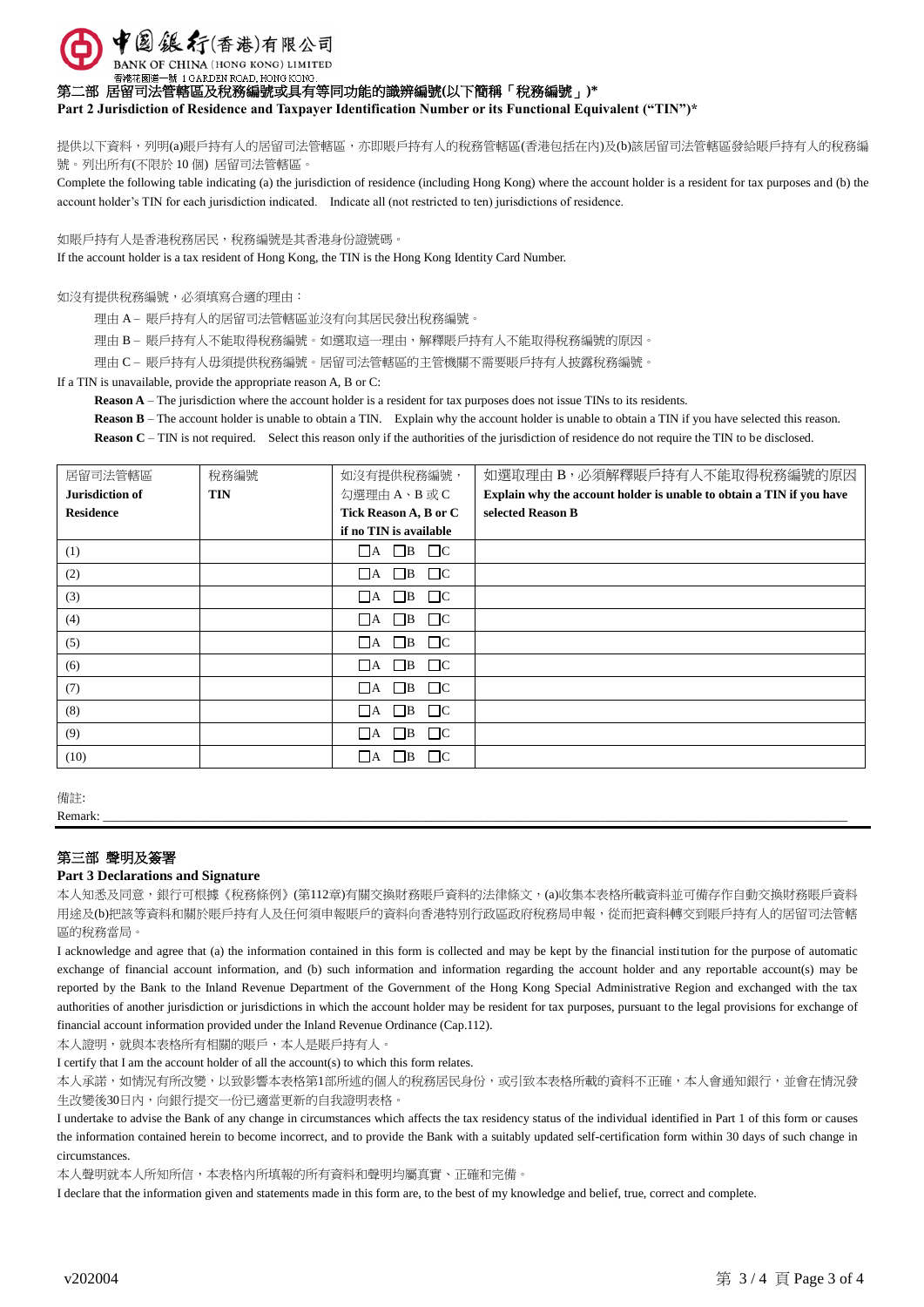

香港花園道一號 1 GARDEN ROAD, HONG KONG.

警告**:** 根據《稅務條例》第**80(2E)**條,如任何人在作出自我證明時,在明知一項陳述在要項上屬具誤導性、虛假或不正確,或罔顧一項陳述是否在要 項上屬具誤導性、虛假或不正確下,作出該項陳述,即屬犯罪。一經定罪,可處第**3**級**(**即**\$10,000)**罰款。

**WARNING: It is an offence under section 80(2E) of the Inland Revenue Ordinance if any person, in making a self-certification, makes a statement that is misleading, false or incorrect in a material particular AND knows, or is reckless as to whether, the statement is misleading, false or incorrect in a material particular. A person who commits the offence is liable on conviction to a fine at level 3 (i.e. \$10,000)**

| Customer No.:               |            |  |
|-----------------------------|------------|--|
|                             |            |  |
| Branch Code:                |            |  |
| Continuation Sheet to       |            |  |
| Self-Certification Form     |            |  |
| <b>Account Opening Form</b> |            |  |
| (Ref:                       |            |  |
| S.V                         | Checked by |  |

簽署

Signature :

( 請以留存本行的印鑑式樣簽署 )

( Your signature must be identical to the specimen signature in the Bank's record. )

日期

Date: